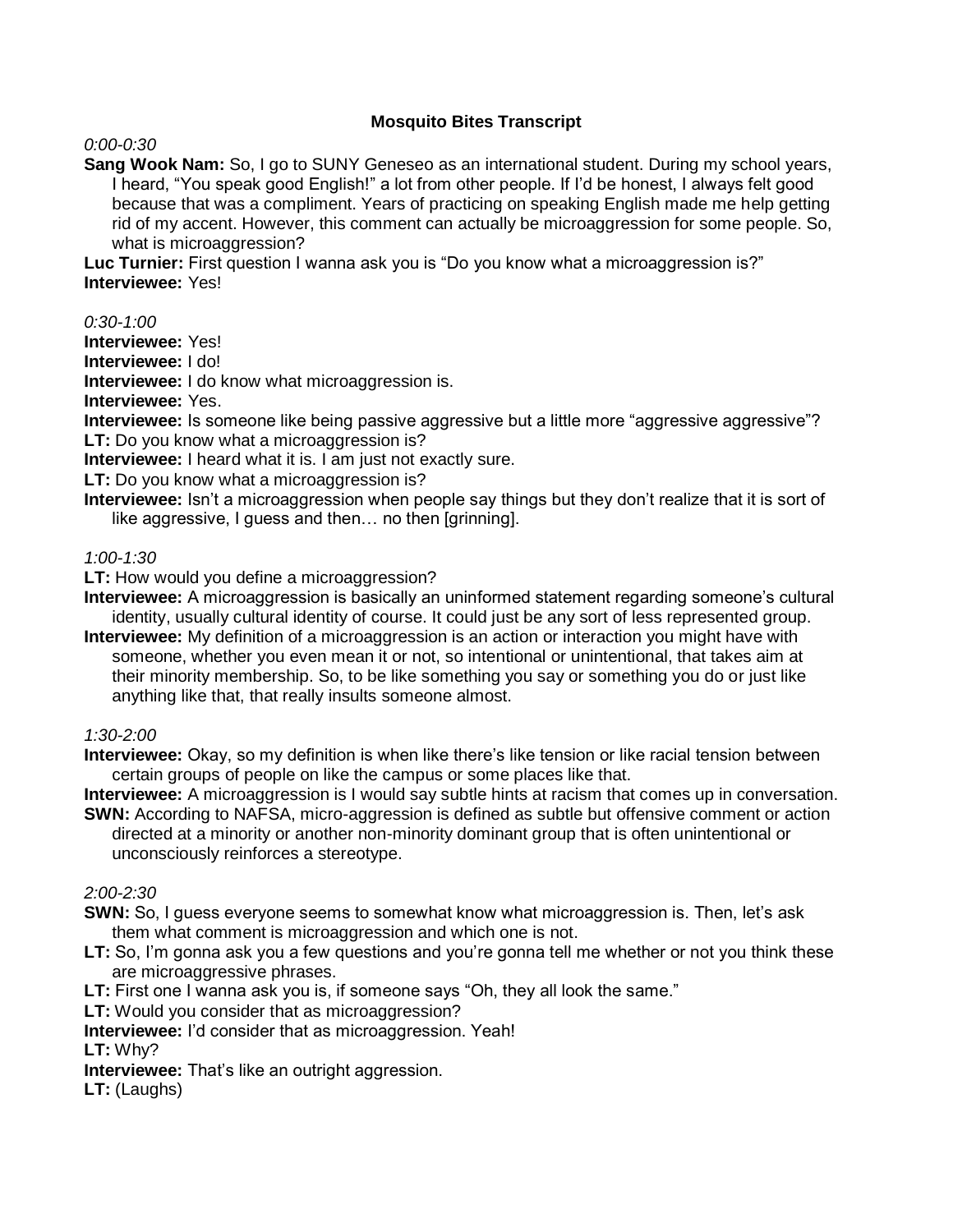*2:30-3:00* 

**Interviewee:** Yes!

**LT:** And why would you consider it as microaggression?

**Interviewee:** Because it is targeting a race of Asians.

**Interviewee:** Yes and no in the fact that I've actually heard that phrase geared towards me and as well as [I've] said it myself.

**LT:** If I was in the South Bronx, right?

## **Interviewee:** Okay.

**LT:** I see all of these Black people and I'm like "Wow, all of you guys look alike!" Is that a microaggression?

**Interviewee:** (Sighs) Is that a microaggression? (Sighs)

# *3:00-3:30*

**Interviewee:** Yeah! Yeah, it is because you are literally taking aim at a group of Black people and you know making like this generalization that they all look alike.

**LT:** And it doesn't matter what race it is like White, Asian…

**Interviewee:** Yeah it doesn't... they could be anything. And for the record, it doesn't matter what you are either. It's still… you know, insulting to that demographic.

**Interviewee:** Definitely, One hundred. One hundred percent!

# **LT:** Why?

**Interviewee:** Because you are targeting a certain type of people compared to you people which is just could be anybody but if you are just going deeper than that, that's just racially targeting.

# *3:30-4:00*

**SWN:** First question seems like they all have similar opinions about it. Now, let me ask questions that could be a little vague.

**LT:** You were to ask or if someone was to ask someone, "Where were you born? Where were you born?"

**Interviewee:** I don't think that's a big deal.

**Interviewee:** Uh, that's not a microaggression because you wanna know the context about your friend, like their background and stuff like that, without being intrusive because… without assuming and making generalizations about your friend of where they are from.

## *4:00-4:30*

**Interviewee:** Yeah that is a microaggression because then again, you are assuming that I am "other". You are assuming because of the color of my skin, or because the way that I speak, or whatever type of like cultural symbol that you are looking at to otherize me... you're doing it. **SWN:** Now lemme try even more a vague one.

**LT:** Let's say you're working at Tokyo, and you're at work. You open your lunch box and your coworker looks and says "Ew! What's that?" Is that considered as a microaggression? **Interviewee:** What's in my lunch box?

**LT:** Tuna fish, egg sandwich or something like that.

**Interviewee:** That's pretty freaking White!

(Laughs)

## *4:30-5:00*

**Interviewee:** Um, I don't even know. I feel like coming from a place of White privilege, there's very little microaggression to be had against us because we are not an oppressed people. I don't know. I feel like microaggression definitely has to be… it ties into oppressed and oppressor relationship historically. So, just with White people being stereotyped and criticized, I don't view it as outright aggressive even if it is a bit stereotypical.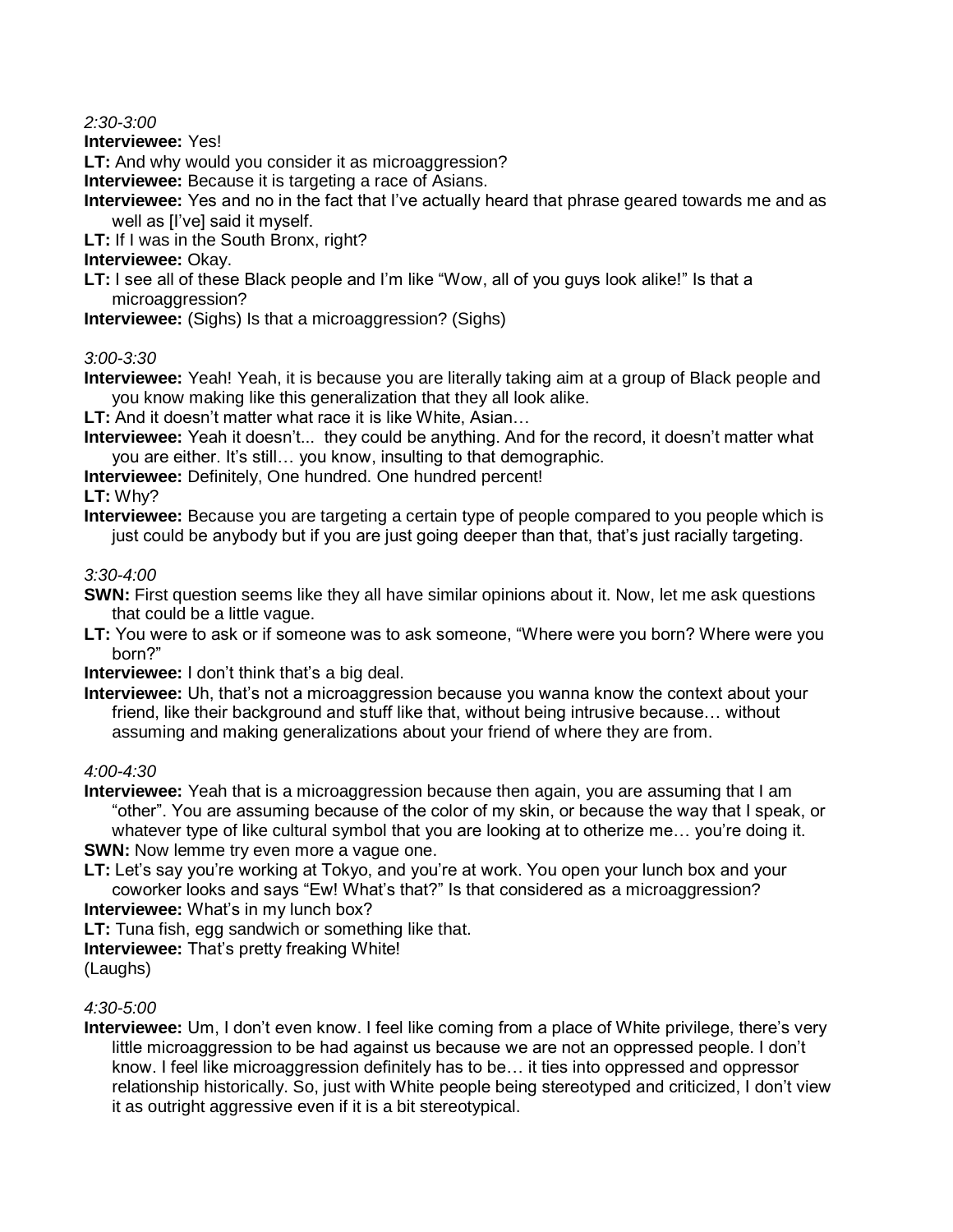*5:00-5:30* 

- **Interviewee:** I think "yeah" especially because like the term is "microaggression," so it can be done in small ways and like food isn't something small but it seems like an everyday scenario so I would say "yeah."
- **Interviewee:** Yeah, you're just being ignorant like, be open to other foods, yeah. Definitely being microaggressive.
- **Interviewee:** I'm gonna give that a "No." I don't think that is. I think maybe [they] just don't understand the culture. I…I wouldn't (sighs)…I would say that's more of you're coming from a place of like a deepness of understanding.

### *5:30-6:00*

**Interviewee:** Yes. Not only is it kind of attacking me as a person, but it also attacking my culture especially if it's something that my family would traditionally cook. I had that done to me actually when I had eaten a sandwich that…while a sandwich is pretty like "American" so to speak, it had, like, Chinese ingredients in it and so I have had that reaction before. So, yeah it could be seen as a microaggression.

### *6:00-6:30*

- **SWN:** So, why is this happening? Why are people defining microaggression very similar but choosing it differently? How do we define what is microaggression and what is not? Does microaggression even exists?
- **Lee Pierce:** Microaggressions definitely exists. I see them all the time in the classroom. I see them in culture. I hear students and other people complain about them, or report them, and sometimes I hear people describe things that happen to them that they don't even know that are microaggressions. But, I can see that they are.

## *6:30-7:00*

**SWN:** So, is microaggression problematic just in the U.S.?

LP: I actually don't know. It's definitely a problem in the U.S. I haven't lived in other countries for very long but definitely it seems to be to a problem anytime in a country that there is multiple ethnic groups competing or racial groups. So, in the U.S., obviously, you see it a lot with Black and White Americans. But you see it, for example, in Russia and in the Ukraine. So you see it in Asian countries and some of the smaller islands. So, anytime you have different groups vying for power, you're gonna see microaggressions happening because it is a way that the dominant group can maintain its superiority without looking like it's being repressive.

## *7:00-7:30*

- **SWN:** So, I invited three students to hear their experience in microaggression in the U.S. They are all Asian and have the same major, but have different status in the U.S. I wanted to hear their experience in microaggression in the U.S. to figure out if they should take it seriously about this issue.
- **SWN:** First, Sharon is Chinese who came over to U.S. and plays the piano.

## 7:30-8:00

**Sharon Chen:** I mean personally I do not experience that many microaggression. I feel like I… to be honest I never actually experience racism, for me personally. And, also I think microaggression is really depends on your personal experiences. For me like, my cousin she [was] born there and grow up there. So, basically American- born Chinese and she told me that [she] has faced actually aggression in the subway that people like did insult her because of her race.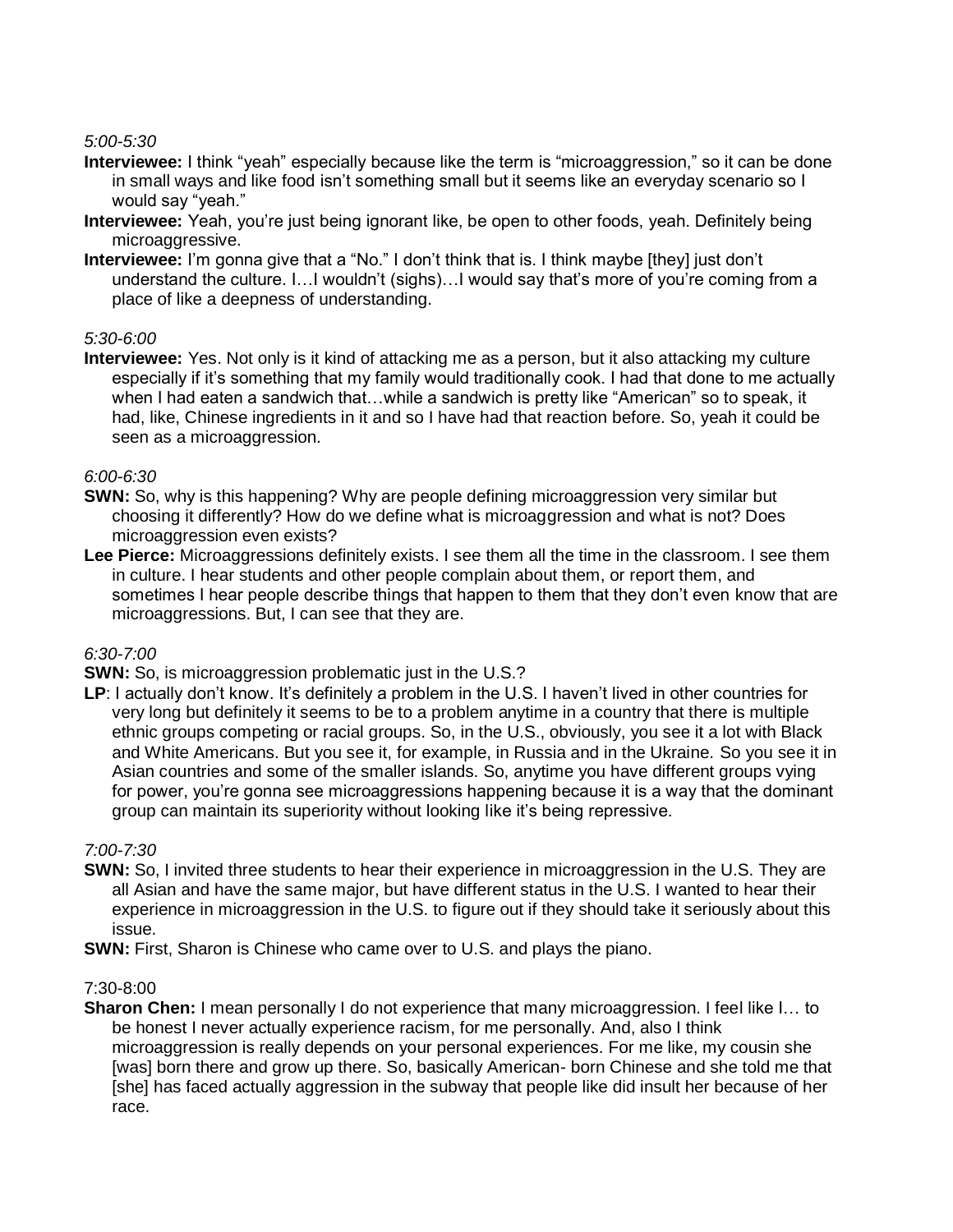## *8:00-8:30*

**SC:** And I think that is probably like more than a microaggression somehow. I mean also, maybe minor microaggression for her is just like, "Oh, you're speaking good English," or just like that would be considered as microaggression, for me not really because I know that I am [an] immigrant. So, I am originally not…I don't get offended when people asked me where I am from and I am speaking good English.

## *8:30-9:00*

**SC:** It doesn't really matter to me.

**SWN:** Eric is a Chinese American is born in the U.S. and plays cello.

**Eric Wang:** I've definitely experienced it a few times during my life. Not very often, because I generally surround myself with people that aren't the types to micro-aggress other people. So, generally not every much surprisingly.

### *9:00-9:30*

**EW:** Like from what I hear of many minority groups that either immigrated here or were raised here, I've heard stories that they have gone through a lot of microaggressions and I'm just here thinking that "I can't just say that I've shared the same experiences as they have." And in all honesty, I'm glad that is the case because nobody wants to go through these little remarks.

## *9:30-10:00*

- **SWN:** As a U.S. citizen, do you think that they tend to experience microaggressions less compared to international students or first-generation immigrants?
- **EW:** Hmm…That depends but I wouldn't exactly say so immigrants that were born here could easily experience the same amount due to prejudices that exist against minority groups that they are associated with. So, they could experience just the same amount of microaggressions or like prejudices that like someone that's not from America would experience if they were to immigrate here.

#### *10:00-10:30*

**SWN:** Tara is a Japanese student who was born and raised in Japan [and] plays the piano.

**Tara Menon:** So, I am unfortunately I think I've experienced more microaggression with Japanese international students than I have with local students. I think it was my freshman year or sophomore year, I was basically at the club expo. So, there is a Japanese culture club like station and right next to it, there was I think like a Muslim organization or something of that sort.

#### *10:30-11:00*

**TM:** I was going to the Japanese culture club because I have friends there and I knew the people who were at that station, I'd thought I would just come by and say, "Hi" because I am in the Union. One of the students in Japanese said, "Wait Tara, are you supposed to be there, not here?" Like I found that very offensive. I'm not sure but being a biracial [person], I've always had like identity issues, culturally especially. I felt like wherever I go, I just never belong because like in Japan, I'm considered as foreign and in India, I'm considered foreign.

#### *11:00-11:30*

**TM:** And here I am an international student who can magically speak English and that also just made me more insecure about who I was and with the same students that I've experienced more microaggression. When I talked in Japanese they're like, "Wait, what's your first language?" and I said, "Japanese," and they're like, "Well, what's up with your accent?"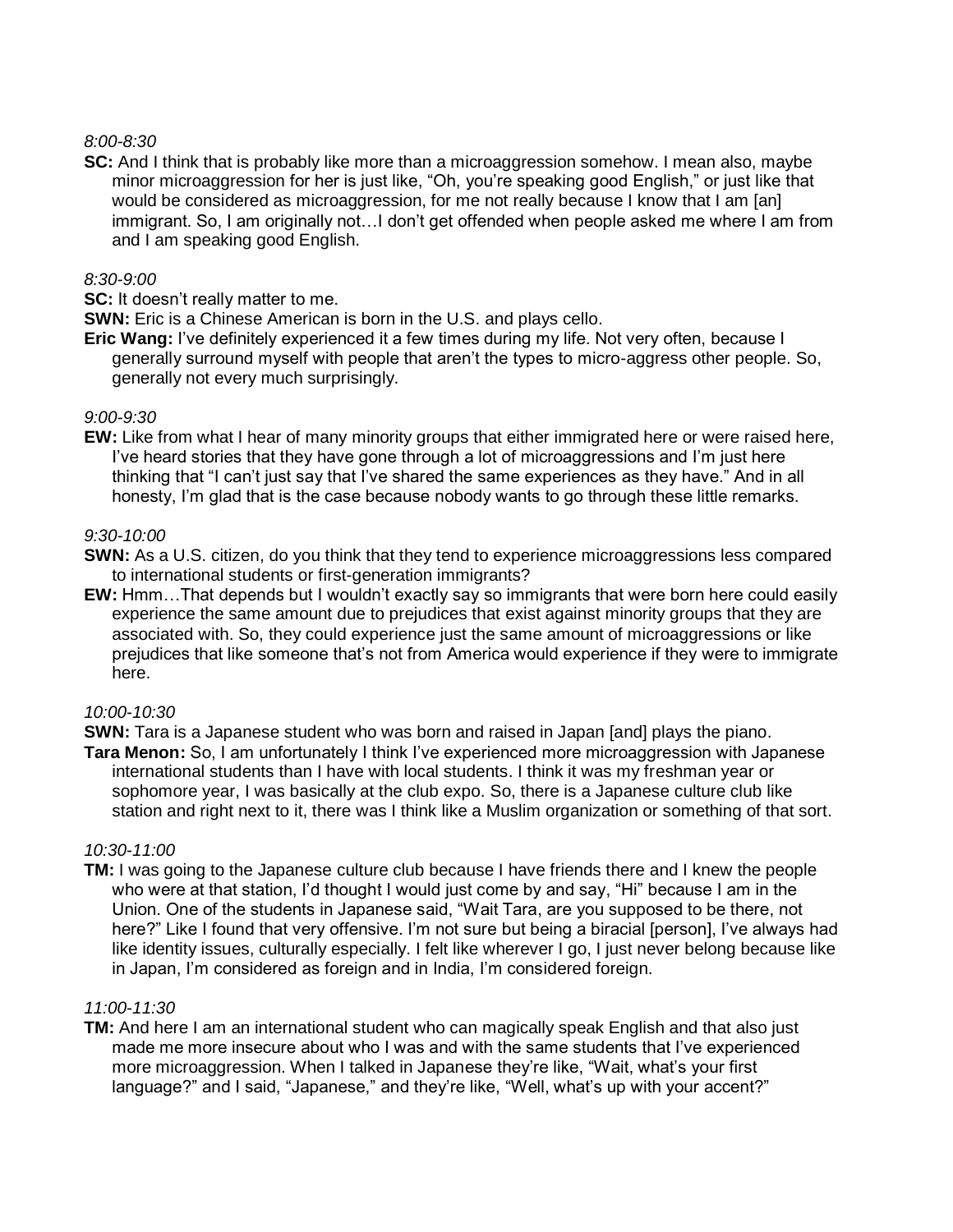## *11:30-12:00*

**TM:** And they kept like poking at my accent that I have when I speak Japanese and…(tears forming) I'm sorry. So, I only had like proper Japanese like education in my Kindergarten year. So, it's really hard for me to speak as fluently in Japanese than in my English. So, um, I've always been insecure about that but I try like over the summer, I read a lot of Japanese books, and I've always tried to like maintain my Japanese skills.

### *12:00-12:30*

- **TM:** Although I start forgetting it easily because of like it's just easier for me to speak in English, and I interact with English speaking people in my daily life. It's just like much easier for me to speak in English, especially because my parents both know and understand English.
- **SWN:** So, even if one person out of ten people say that certain comment can be microaggression. Is it still microaggression?
- **LP:** It depends on who is making the comment. So, for example, I don't think that people with white privilege or straight privilege can experience microaggressions.

### *12:30-13:00*

**LP:** So, if one out of every ten straight people say that they are experiencing a microaggression, I'm probably not going to agree with them if it's a microaggression about their sexuality. Obviously, straight people can experience other kinds of microaggression, right if you are a straight Black man. But yeah, if you are a minority and you say that you experienced a microaggression, I think it's fair to say that other people are experiencing it as well. So, even though one out of ten people may say that they experienced it, there's probably many others out of that ten that have experienced it and don't know that they have experienced it.

#### *13:00-13:30*

- **SWN:** We know that microaggression can hurt people's feelings but can microaggression can actually give huge impact on minority society?
- LP: Yeah and I think that one of the things that people realize when they study microaggressions is that it's not really…people's feelings do matter. I mean obviously one of the things you want to do is try to not hurt people's feelings. But, also a society in which microaggressions goes unchecked tends to be a highly dysfunctional society.

#### *13:30-14:00*

**LP:** So, collectively whether or not people's hurt or whose feelings are hurt, we are all worse off when we act micro-aggressively toward people. And the example that I always give is that if you're in a relationship with a partner and they are afraid of conflict, so everytime you leave a dish in the sink, they go, "Uhhh, I guess I'll do the dishes again," or a couple weeks go by and you forget to put gas in the car and they say, "Uhhh, I guess *I'll* just put gas in the car." Even if you two never had a conflict so your relationship seems good, those little tiny slights over time really do structural damage to your ability to get along.

#### *14:00-14:30*

- **SWN:** So, what do we need to do in order to prevent micro-aggression?
- **LP:** I like to tell my students about the flip it test, and so, that's the test of well if you wouldn't do it for the opposite, don't do it for this person. So, for example, if you are White would you ask another White person, "Where they are from?" as in ethnically? I mean nobody ever asks me like, "Oh what country are your parents from?"

*14:30-15:00*